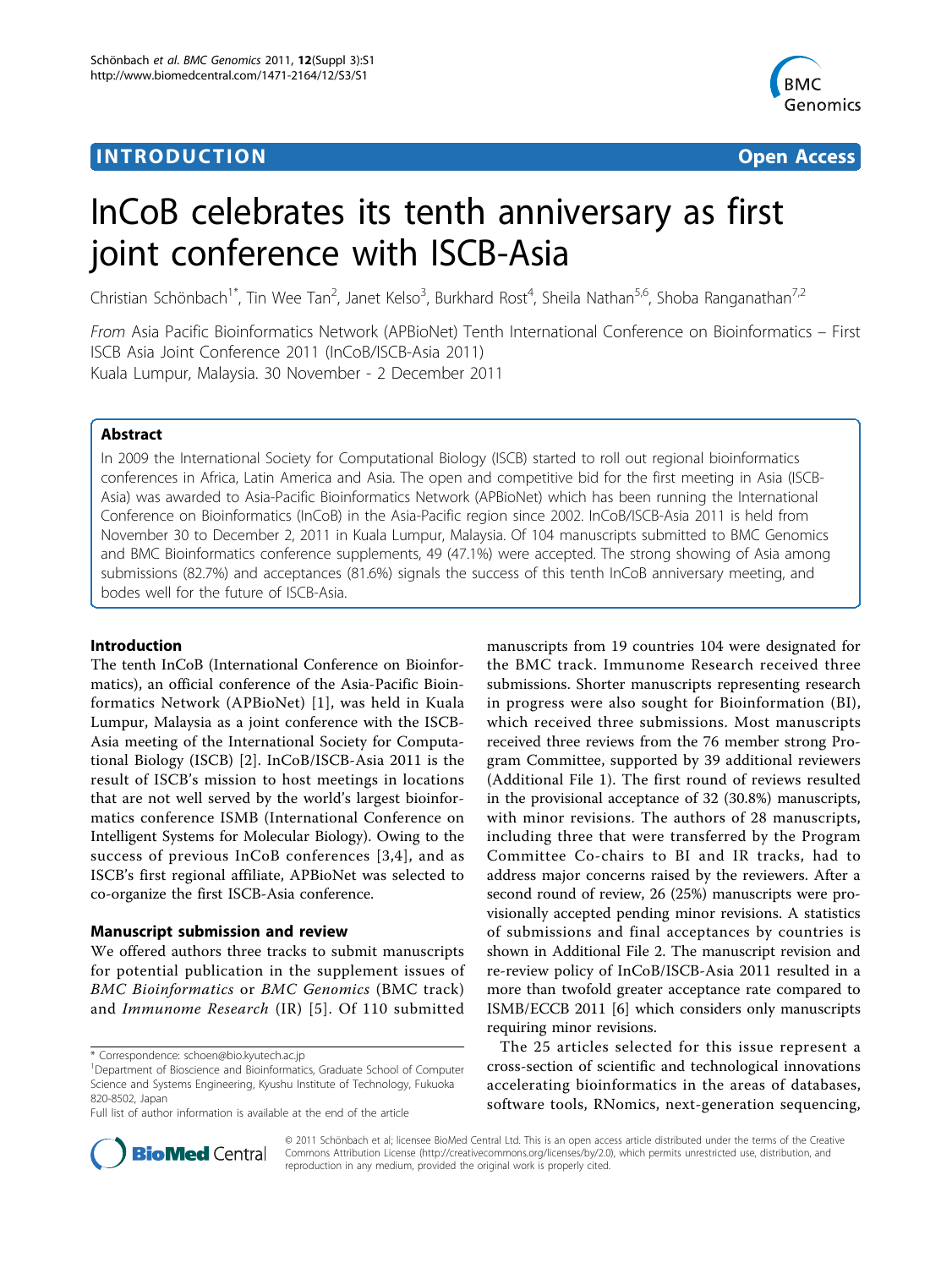sequence analysis, evolution, proteome analysis and disease informatics. The remaining 24 accepted BMC articles are published as a BMC Bioinformatics supplement [\[7](#page-3-0)].

#### Biological databases and software tools

Papers presenting a wide variety of databases and software tools were accepted [[8](#page-3-0)-[12\]](#page-3-0). Particular focus areas include the development of software for the alignment of apicomplexan sequences [\[8](#page-3-0)] which have an unusual sequence composition, software for the identification of gene regulatory modules from microarray data [\[9](#page-3-0)], and software for the identification of taxonomic identity from metagenomic samples [[10\]](#page-3-0). Liverome [[11](#page-3-0)] and Detoxiprot [[12](#page-3-0)] represent databases for collecting and sharing of network modules enriched in liver cancerpathways as well as enzymes, substrates, inducers and inhibitors of detoxification.

# RNomics and next-generation sequencing

Four papers make use of next-generation sequencing (NGS) [\[13-16](#page-3-0)] to address a range of challenges from the identification of the taxonomic origin of organism sequences in metagenomic studies [\[13](#page-3-0)] to the identification of unique and novel genes in metatranscriptomic data [\[14,15\]](#page-3-0).

Fast-growing trees from plantations are used in pulp and fiber production. Lignin, an essential component of the tree structure, is undesired in this process. Ong and Wickneswari [\[16](#page-3-0)] applied NGS to profile the expression of Acacia mangium small RNAs in secondary xylem samples of varying lignin content. The obtained small RNA profiles, which include 82 novel miRNAs may open venues to silence monolignol biosynthesis-associated genes without compromising the fitness of the tree.

Secretory proteins are important players in hostpathogen interactions. Existing prediction tools do not support the identification of secretory protein candidates from NGS data, thus hampering the identification of non-classical secreted protein candidates. Garg and Ranganathan [[17](#page-3-0)] developed an assembly protocol for NGSderived sequence data to cluster, translate and homology search an in-house dataset of experimentally determined parasitic helminth excretory/secretory proteins. Another aspect of the cellular secretome is exosomes or vesicles used in intracellular communication and transport of cellular components such as RNA. Since exosomes could be used as vectors for therapeutic drug delivery, it is of interest to identify motifs involved in targeting RNA for secretion. Bagatov and colleagues [[18](#page-3-0)] determined *ab initio* various short linear motifs that are specific for certain exosome-enriched RNAs.

#### Evolution and sequence analysis

The growing number of complete genome drafts and protein sequence data allows to re-visit questions on the origin of vertebrate promoters, evolutionary conservation of enzymes, as well as the generation of functional diversity through gene duplication and alternative splicing. Profiling of ascidian promoters revealed a primordial vertebrate promoter type that appears to be partially methylated with a high but limited extent of CpG scores and G +C content [[19](#page-3-0)]. Phylogenetic profiles of rate-limiting enzymes with inhibiting relations showed higher conservation across human, rat, mouse, budding yeast and E. *coli* than common enzymes [[20](#page-3-0)]. Chen *et al.* [[21\]](#page-3-0) analysed the relationship between the two mechanisms using protein sequence and paralog information of seven organisms ranging from human to C. elegans. The results indicate a duplication age-dependent relationship of alternative splicing and an evolutionary constraint among duplicates. Alternative splicing was more frequently observed among ancient than recent duplicates.

The increasing scale and speed of whole-genome sequencing requires faster and high-accuracy genome mapping methods. A new method that utilizes perfect Hamming Code with a hash table significantly reduces the number of hash keys required for searching genome positions [\[22\]](#page-3-0). The Universal Automatic SNP Identification System (UASIS) [[23](#page-3-0)], cross-references SNP identifiers of various databases to bridge potential SNP nomenclature ambiguities and to promote compliance with Human Genome Variation Society guidelines.

# Proteome analysis

Knowledge of protein-protein interaction (PPI) data quality and their limitations is critical for interpreting results and essential for using them as a reference set. Zhou and Wong [[24](#page-3-0)] found that M. tuberculosis H37Rv bacterial two-hybrid (B2H) data seemed to contain numerous false positives and false negatives, while the H37Rv STRING predicted PPIs included many nonedirect interactions. Yet, stringently predicted H37Rv STRING PPI data appeared to be suitable as a reference for analysing functional associations rather than physical interactions. To understand the behaviour of proteins in PPI networks, PPIs are often correlated with gene expression parameters. The correlation of high-confidence human PPIs derived from the HitPredict database with gene expression stability improved the classification of transient obligatory hubs and revealed functionally distinct, previously unknown type of hubs [[25](#page-3-0)].

All protein domains common to mouse-infecting viruses and mice were analyzed and published as Mus-Virus database and tool [\[26](#page-3-0)]. Biochemical and functional interpretations of the shared domains indicated that the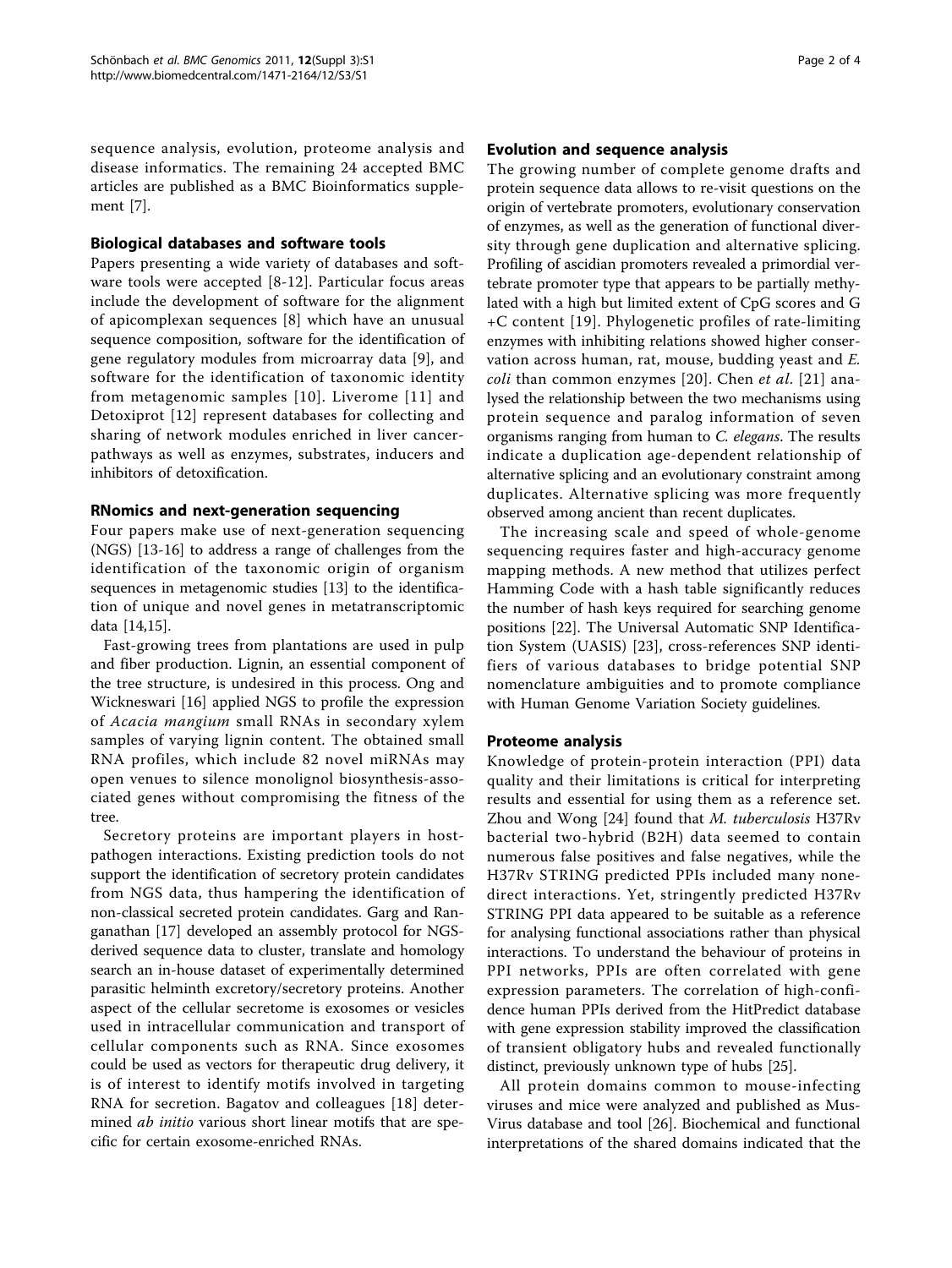<span id="page-2-0"></span>analysed viruses prefer to acquire genes of the innate immune response pathways. Granzymes are serine proteases that are implicated in the pathogenesis of several chronic inflammatory and cardiovascular disorders. Wee et al. [[27\]](#page-3-0) implemented a webserver to predict the potential granzyme B degradome using support vector machine classifiers derived from experimentally verified substrate cleavage sites.

Beta-D-mannosidase mutations cause lysosomal storage disease. A comparative structural bioinformatics analysis of inherited mutations in  $\beta$ -D-mannosidase across multiple species revealed a geno-phenotpye correlation [[28\]](#page-3-0). The identification of five mutational hotspots indicated that the closeness of mutations to the active site correlates with the severity of phenotypes and thus allowing phenotype severity predictions.

#### Disease informatics

Papers on the discovery and analysis of biomarkers and disease gene candidates focussed on copy number variations (CNVs) [\[29\]](#page-3-0), cut-circularize-linearize-and-paste (CCLP) models [[30](#page-3-0)] of chromosomal rearrangements and an extreme class-discrimination (ECD) [\[31](#page-3-0)] of lung adenocarcinoma gene expression data. Shia et al. [[29](#page-3-0)] examined CNVs in Taiwanese hyperlipidemia and myocardial infarction patient cohorts. A multistage analysis revealed seven CNV regions that were associated with both disorders and deserve further exploration as potential biomarkers for early-stage diagnosis. To study the human immune response to tumours and phylogenetic tree reconstructions, Huang *et al* [[30\]](#page-3-0) developed an algorithm that minimizes the number of CCLP operations to sort permutations of a number of genes in a given chromosome.

Lack of clinically applied biomarkers for the early diagnosis and aggressiveness of lung adenocarcinoma inspired the development ECD to select features in paired gene expression samples, and to identify genes that are essential for reprogramming lung tissue cells [[31](#page-3-0)]. Compared to commonly used methods, ECD produced highly discriminative variables when the number of samples was small. Nevertheless, prioritizing and experimentally verifying new candidates can be timeconsuming and expensive. Hsu et al. [\[32\]](#page-3-0) proposed a parameter-free interconnectedness method to rank disease candidates by evaluating their distance to known disease genes in a network.

#### Conclusion

In recent years numerous Asian bioscience conferences have added bioinformatics sessions to their program. Yet, higher-profile annual conferences dedicated to bioinformatics remained largely in North America and Europe. The high number of manuscript and poster

submissions to InCoB/ISCB-Asia 2011 suggests that the joint conference model ISCB-Asia may indeed invigorate regional bioinformatics-themed meetings in Asia, which are necessary to advance bioinformatics research, particularly in South and Southeast Asia. The strengthening of these regional conferences should lead to a gradual and healthy consolidation of smaller meetings that will benefit participants. Towards this end, we expect to see you again at the  $11<sup>th</sup>$  InCoB in Bangkok or at the  $2<sup>nd</sup>$ ISCB-Asia conference.

#### Additional material

[Additional File 1:](http://www.biomedcentral.com/content/supplementary/1471-2164-12-S3-S1-S1.pdf) List of Program Committee Members and Additional Reviewers in Alphabetical Order [Additional File 2:](http://www.biomedcentral.com/content/supplementary/1471-2164-12-S3-S1-S2.pdf) A. Submission and Acceptance Statistics by Regions and Countries B. Acceptance Rate for Submissions to BMC

#### Acknowledgements

track

We thank all members of the Program Committee, Local Organizing Committee and additional reviewers for their efforts and time. Special thanks go to Rofina Yasmin Othman (Under Secretary, MOSTI), Amir Feisal Merican bin Aljunid Merican (MOSTI), Mohd Basyaruddin Bin Abdul Rahman (MOSTI), Suhaimi Napis (iDEC), M. Shahir Shamsir Omar (UTM) and M. Firdaus-Raih (UKM) for supporting the conference organization, BJ Morrison McKay (Executive Officer, ISCB) for advising us and promoting the conference, and Kalaivani Nadarajah for running the conference secretariat. We are grateful to ISCB Board Members Reinhard Schneider, Scott Markel and Paul Horton for their commitment and insightful comments during the planning phase. We also thank BioMed Central for the continued publication and material support. CS and SR acknowledge the support of Kyushu Institute of Technology and Macquarie University, respectively.

This article has been published as part of BMC Genomics Volume 12 Supplement 3, 2011: Tenth International Conference on Bioinformatics – First ISCB Asia Joint Conference 2011 (InCoB/ISCB-Asia 2011): Computational Biology. The full contents of the supplement are available online at [http://](http://www.biomedcentral.com/1471-2164/12?issue=S3) [www.biomedcentral.com/1471-2164/12?issue=S3](http://www.biomedcentral.com/1471-2164/12?issue=S3).

#### Author details

<sup>1</sup>Department of Bioscience and Bioinformatics, Graduate School of Computer Science and Systems Engineering, Kyushu Institute of Technology, Fukuoka 820-8502, Japan. <sup>2</sup>Department of Biochemistry, Yong Loo Lin School of Medicine, National University of Singapore, , Singapore 117597. <sup>3</sup>Department of Evolutionary Genetics, Max Planck Institute for Evolutionary Anthropology, 04103 Leipzig, Germany. <sup>4</sup>Department for Bioinformatics and Computational Biology, Faculty for Informatics, Technical University Munich, 85748 Garching, Germany. <sup>5</sup>School of Biosciences and Biotechnology, Faculty of Science and Technology, Universiti Kebangsaan Malaysia, 43600 UKM Bangi Selangor D.E., Malaysia. <sup>6</sup>Malaysia Genome Institute, Jalan Bangi, 43000 Kajang Selangor D E., Malaysia. <sup>7</sup> Department of Chemistry and Biomolecular Sciences and ARC Centre of Excellence in Bioinformatics, Macquarie University, Sydney NSW 2109, Australia.

#### Authors' contributions

CS and SR (Program Committee Co-chairs) wrote the introduction and managed the review and editorial processes. CS, SR, JK (Chair, ISCB Conferences Committee), BR, TWT and SN (Conference Chair) jointly contributed to the scientific program development and its implementation. TWT supported the post-acceptance manuscript processing.

#### Competing interests

The authors declare that they have no competing interests.

Published: 30 November 2011